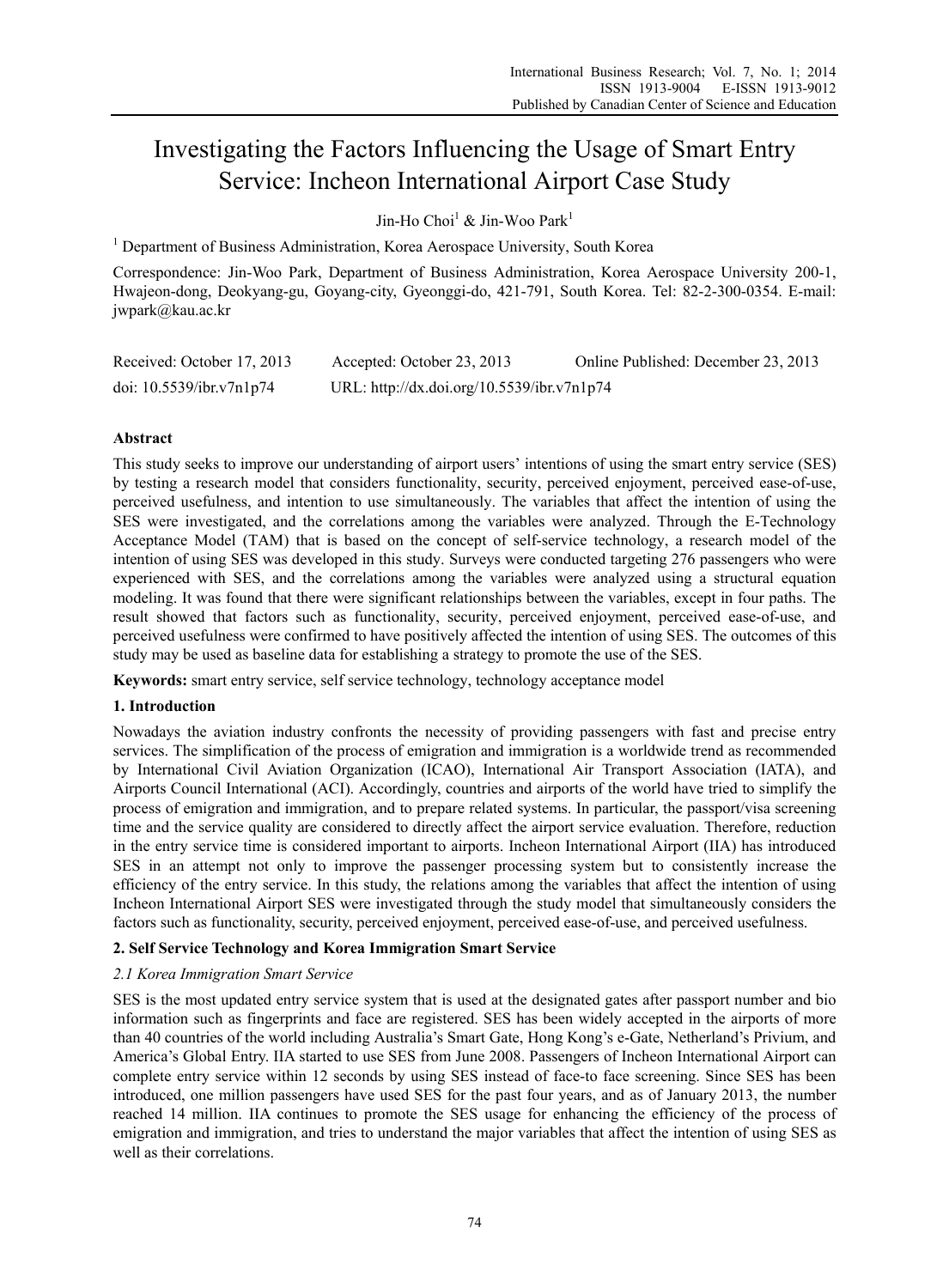#### *2.2 Self Service Technology and Technology Acceptance Model*

Self Service Technology (SST) is the customers' own use or procurement of services (Anselmsson, 2001). In SST, technological factors can be involved in or not. When companies try to convert their method of providing services from the conventional one to self-service, the options of self-service can be unattractive, so they may face difficulties in marketing (Bateson, 1985). Therefore, companies must explain customers about the procedures and advantages of the new services considering the roles of customers (Wang & Namen, 2004). SSTs are "technological interfaces that enable customers to produce a service independent of direct service employee involvement" (Meuter et al., 2000, p. 50). These days many companies in various fields provide customers with a wide variety of self-service options using new technologies. These technology-based services are expected to be a core factors in the long-term business success. Parasuraman (1996) stated the importance of self-service as a fundamental change in the service industry. Use of SST can result in improvements in efficiency, cost, time, and conveniences such as accessibility. In addition, customers can create services for themselves using SST, and can accept larger responsibilities on the results (Choi et al., 2011; Mills et al., 1983; Zeithamal, 1981).

The effects of SST have been under study. Oh et al. (2013) analyzed the effects of SST on the intention of use with the items of perceived ease-of-use, individuality, autonomy, and efficiency. Lin and Hsieh (2011) developed SSTQUAL containing functionality, security, convenience, perceived enjoyment, assurance, and design. Based on quality and TAM, Ha and Stoel (2009) confirmed the relations among perceived ease-of-use, perceived enjoyment, and perceived enjoyment. Jang and Noh (2011) analyzed the correlations among design, security, perceived ease-of-use, perceived enjoyment, and perceived enjoyment. In this study, the effects of the technological factors of SST features such as functionality and security on the intention of using SES were analyzed. Security is a decisive factor in SST evaluation, which is the level of privacy or data security perceived by SES users. The importance of security is growing with the increase in the use of technology-based services (Gunasekaran & Ngai, 2003; Buellingen & Woerter, 2004). Most recently, privacy-related damage is more and more common, and accordingly, the importance of information security is increasing (D'Souza & Nowak, 2001; Horne & Horne, 1997; Milne, 2000; Phelps, Sheehan, & Hoy, 2000). These issues must be considered in the aspect of companies that use SST (Buellingen & Woerter, 2004; Chae & Kim, 2003). Functionality is the process or movement that occurs according to customers' requests, and includes accessibility, responses, and the speed of service (Collier & Bienstock, 2006). Since one of purposes of using SST is to secure the efficiency through the increase in the processing speed, functionality should be seriously considered for fast and efficient services.

TAM is modified from Theory of Reasoned Action (TRA), and can explain and predict the IT acceptance behaviors of users. Since 1990, TAM has been discussed in many IT studies. In TAM, perceived enjoyment and perceived ease-of-use are most important parameters, and they are also practically important (Moon & Kim, 2001). Perceived usefulness is "the degree to which a person believes that using a particular system would enhance his or her job performance" (Davis et al., 1989). Perceived ease-of-use, defined as "the degree to which a person believes that using a particular system would be free of effort" (Davis, 1989). The positive correlations between perceived enjoyment and perceived ease-of-use have been proved in most studies. This means that users feel the technology they use is useful when it is perceived easy to use (Davis, 1989). Similarly, perceived ease-of-use is associated with perceived enjoyment. When users can use a system more easily, they have more perceived enjoyment (Igbaria et al., 1996). According to previous studies on TAM, when users have a perceived enjoyment like amusement, they voluntarily use IT, and who have a high level of the same have perceived enjoyment of the technology they use (Davis et al., 1992; Venkatsh, 2000; Moon & Kim, 2001). Most recently a technology acceptance model that is added with perceived enjoyment as a belief variable is suggested. In the studies that are focused on perceived enjoyment these days, its parameter function as a belief variable is drawing attention (Moon & Kim, 2001; Koufaris, 2002; Heiden, 2000). Most of the IT users tend to use technologies for fun, and enjoyment results in the increase in the intention of use (Bruner & Kumar, 2005; Venkatsh, 1999). In this study, perceived enjoyment is defined as the level of fun obtained from the use of the SES system. The intention of use is the variable that is affected by various external variables and belief variables, and it decides users' activities. The intention of use in this study can be defined as the level of the will to use the SES system in the future. SST intention is operationalized as the likelihood of choosing to use SSTs instead of the service staff for a service transaction.

#### *2.3 Research Model and Hypotheses*

The research model is presented in Figure 1. The research model is based on a review of previous research that has looked at SST and TAM. Airport user's intention to use of SES are investigated by testing a research model that considers functionality, security, perceived usefulness, perceived ease-of-use, perceived enjoyment, and intention to use simultaneously. The research hypotheses are shown in Table 1 and all the paths are hypothesized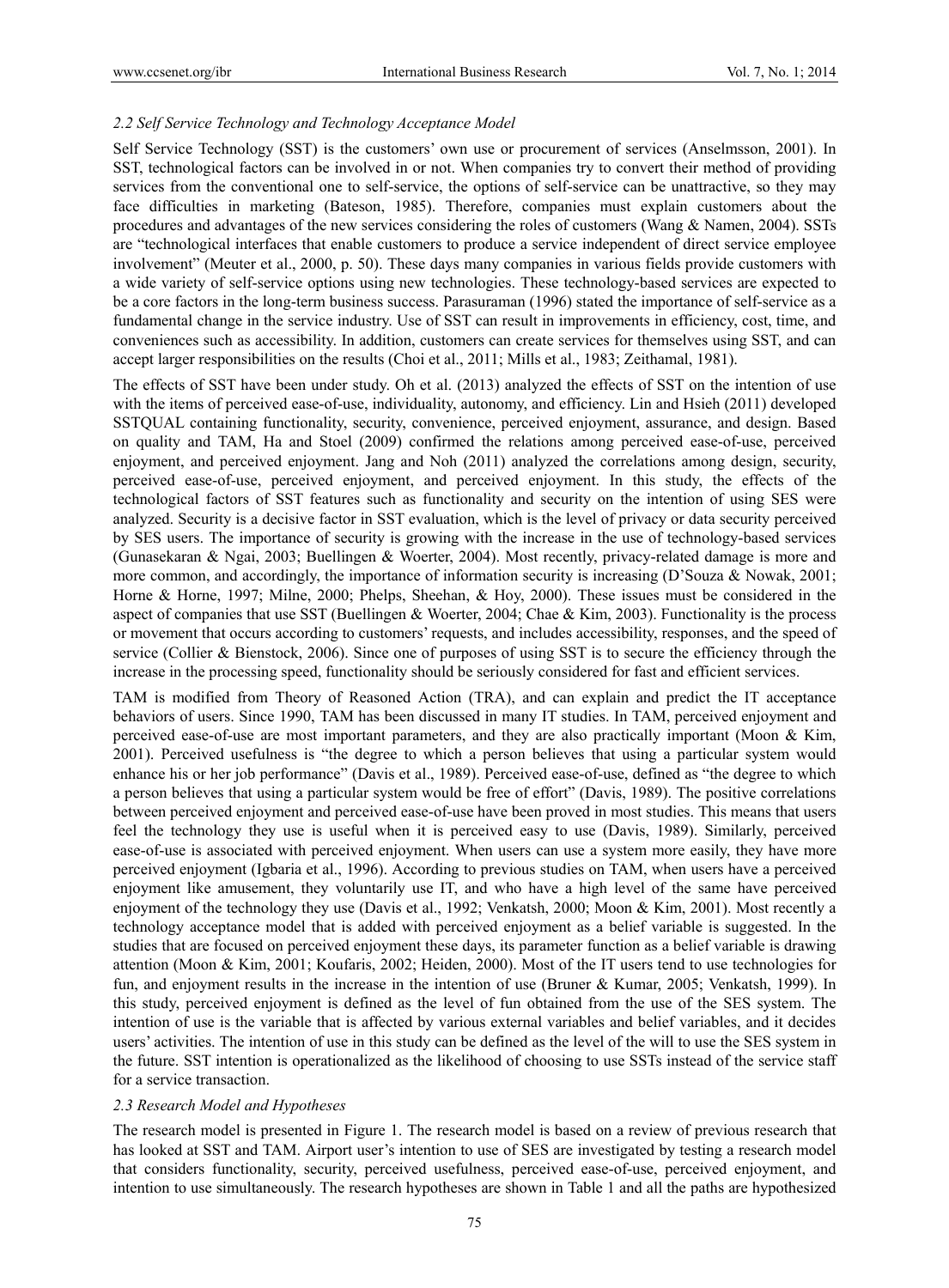#### to be positive.



Figure 1. Conceptual m model

| Table 1. Research hypotheses |  |
|------------------------------|--|
| <b>Hypotheses</b>            |  |

| $-$ , $\mu$ $\sigma$ $\sigma$ $\sigma$ $\sigma$ $\sigma$ |                                                                      |
|----------------------------------------------------------|----------------------------------------------------------------------|
| H <sub>1</sub>                                           | Functionality has a positive effect on perceived enjoyment.          |
| H <sub>2</sub>                                           | Functionality has a positive effect on perceived ease-of-use.        |
| H <sub>3</sub>                                           | Functionality has a positive effect on perceived usefulness.         |
| $H_4$                                                    | Security has a positive effect perceived enjoyment.                  |
| $H_5$                                                    | Security has a positive effect on perceived ease-of-use.             |
| $H_6$                                                    | Security has a positive effect on perceived usefulness.              |
| $H_7$                                                    | Perceived ease-of-use has a positive effect on perceived enjoyment.  |
| $H_8$                                                    | Perceived ease-of-use has a positive effect on perceived usefulness. |
| H <sub>o</sub>                                           | Perceived enjoyment has a positive effect on intention to use.       |
| $H_{10}$                                                 | Perceived ease-of-use has a positive effect on intention to use.     |
| $H_{11}$                                                 | Perceived usefulness has a positive effect on intention to use.      |
|                                                          |                                                                      |

# **3. Method dology**

The questionnaire was prepared with the measuring tools that were recognized to have had validity and reliability through previous studies and pre-investigation. These items were measured on a seven-point Likert scale where 1=strongly disagree and 7=strongly agree). The measurement variables and measurement items that were used in this study are shown in Table 2. The survey was conducted at the departure hall of IIA in July 2013 for a month targeting the passengers who once used SES. Of the 400 distributed, 316 questionnaires were returned to the researchers. After cases with missing data had been eliminated, 276 questionnaires were collected and used for further analysis. The demographic characteristics of the 276 respondents are summarized in Table 3. By gender, male passengers accounted for 64.1%, and female, 35.9%. The male dominance was due to the majority of the passengers who were males on business trips. By age, 20–29 years old passengers accounted for 42.4% reflecting the active use in the younger population.

#### **4. Empiric cal Results**

To test the unidimensionality of the measurement items, confirmatory factor analysis was conducted in this study. The measurement model showed an acceptable fit  $(x^{2}(153)$  of 596.538, p = .000; RMR = .078; GFI = .821;  $AGFI = .754$ ;  $TLI = .901$ ;  $CFI = .921$ ). The loadings, their corresponding critical ratio, standardized loadings are presented in Table 4. When the standardized loding was higher than 0.5, a convergent validity was confirmed (Anderson & Gerbing, 1988). In this study, all items showed 0.5 or higher levels, so the convergent validity was secured (Table 4).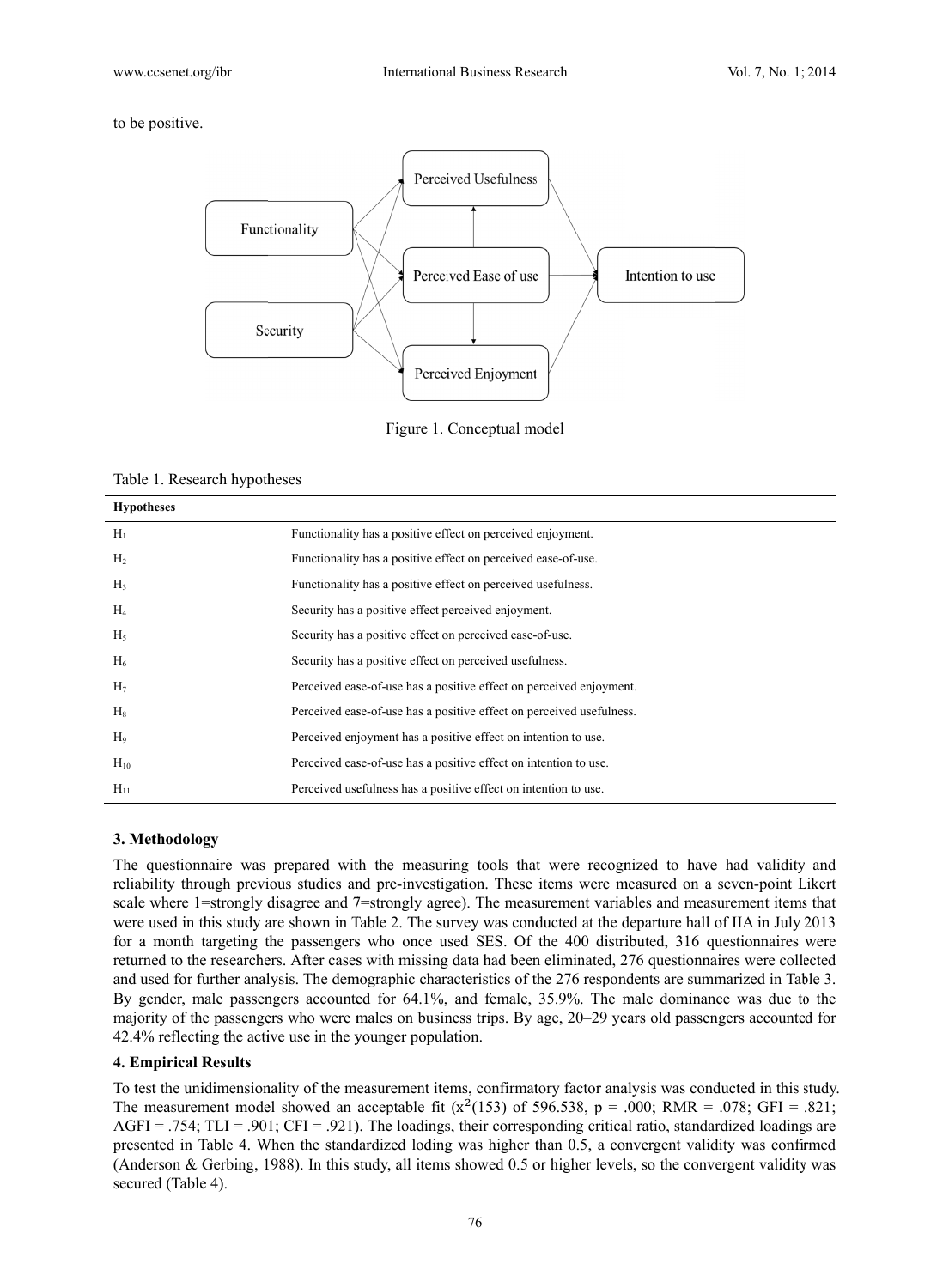| Measures              | Variables <sup>a</sup>                                                                                  |
|-----------------------|---------------------------------------------------------------------------------------------------------|
| Functionality         | SES system can complete entry service quickly.                                                          |
|                       | SES system can quickly complete the procedures of passport screening and fingerprinting identification. |
|                       | SES system is not complicated.                                                                          |
|                       | SES system is well organized in overall.                                                                |
| Security              | SES system hardly leak personal information.                                                            |
|                       | SES system is believed to safely protect my personal information.                                       |
|                       | SES system does not share my personal information with other systems.                                   |
| Perceived ease-of-use | SES system is easy to use.                                                                              |
|                       | It is easy to understand how to use SES.                                                                |
|                       | The process of using SES is convenient.                                                                 |
| Perceived enjoyment   | SES system is amazing.                                                                                  |
|                       | SES system stimulates my curiosity.                                                                     |
|                       | It is interesting to use SES system.                                                                    |
|                       | The process of using SES is pleasant.                                                                   |
| Perceived usefulness  | SES system is useful.                                                                                   |
|                       | SES system can save my time.                                                                            |
|                       | SES system will improve the entry service procedure.                                                    |
| Intention to use      | I will continue to use SES.                                                                             |
|                       | I will tell other people positively about SES.                                                          |
|                       | I will recommend other people to use SES.                                                               |

# Table 2. Measurement items

\* Note: a seven-point Likert scale.

# Table 3. Demographic information of the participants

| Item                   |                             | Number         | Percentage (%) |
|------------------------|-----------------------------|----------------|----------------|
| Gender                 | Male                        | 177            | 64.1           |
|                        | Female                      | 99             | 35.9           |
| Age category           | $\leq 20$                   | $\mathbf{1}$   | 0.4            |
|                        | Between 20 and 29 years     | 117            | 42.4           |
|                        | Between 30 and 39 years     | 74             | 26.8           |
|                        | Between 40 and 49 years     | 75             | 27.2           |
|                        | Between 50 and 59 years     | 8              | 2.9            |
|                        | >60                         | 1              | 0.4            |
| <b>Education</b> level | High school or less         | $\overline{c}$ | 0.7            |
|                        | 2 years college             | 9              | 3.3            |
|                        | 4 year college              | 171            | 62.0           |
|                        | Post graduate               | 94             | 34.1           |
| Occupation             | Company staff (businessmen) | 143            | 51.8           |
|                        | Private business            | $\tau$         | 2.5            |
|                        | Government employee         | 14             | 5.1            |
|                        | housewife                   | $\mathbf{1}$   | 0.4            |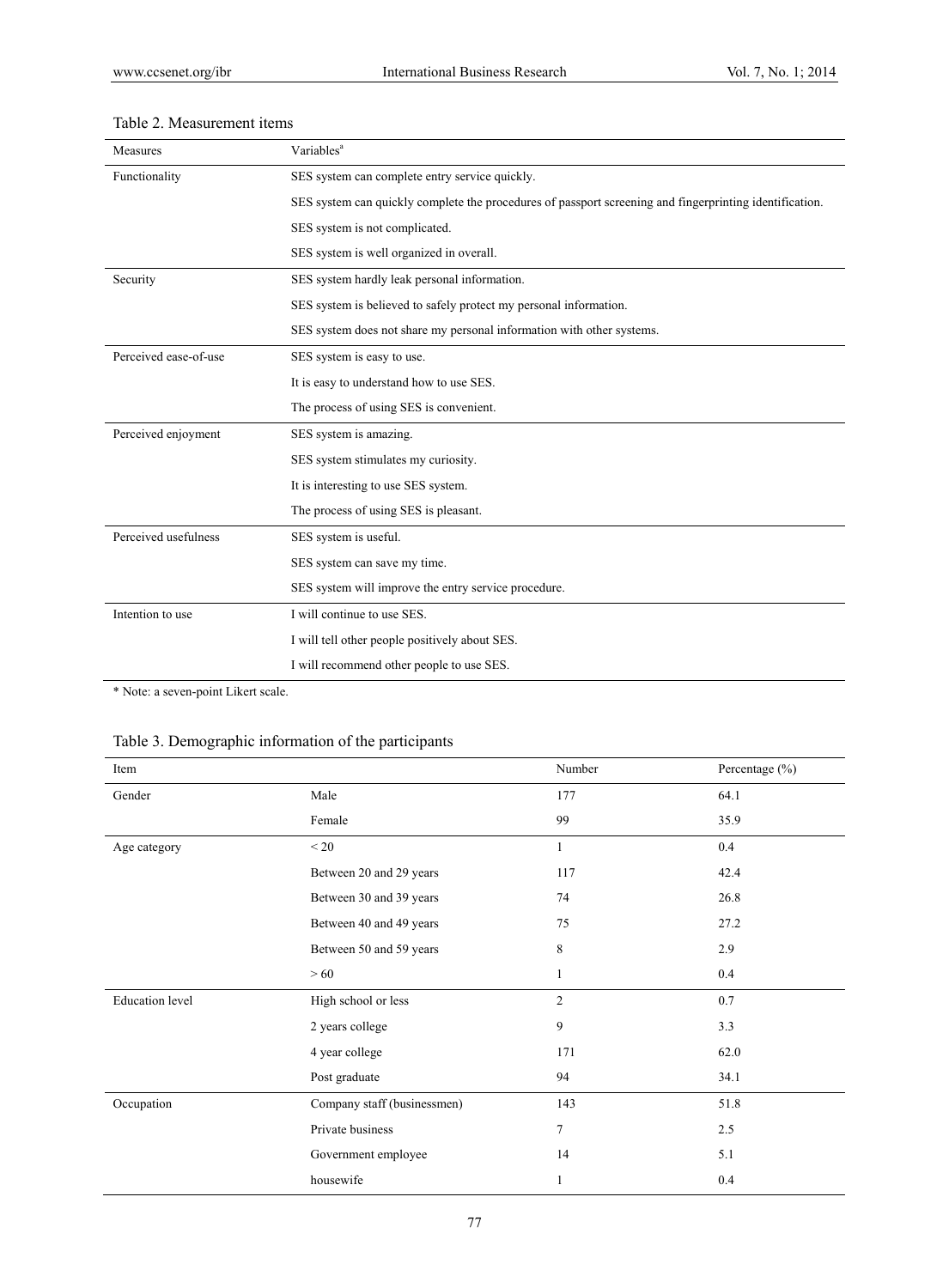|                 | Student                     | 84 | 30.4 |
|-----------------|-----------------------------|----|------|
|                 | Others                      | 27 | 9.8  |
| Income (in won) | < 1,000,000                 | 87 | 31.5 |
|                 | Between 1,000,000-2,000,000 | 24 | 8.7  |
|                 | Between 2,010,000-3,000,000 | 58 | 21.0 |
|                 | Between 3,010,000-4,000,000 | 42 | 15.2 |
|                 | > 4,000,000                 | 65 | 23.6 |

Note: 1080 Korea won is equivalent to \$1 USD (in September, 2013).

|  |  | Table 4. Confirmatory factor loadings and fit statistics |  |  |  |  |
|--|--|----------------------------------------------------------|--|--|--|--|
|--|--|----------------------------------------------------------|--|--|--|--|

| Factor           | Variables <sup>a</sup>                                                                                     | Loadings      | Standardized<br>loadings |
|------------------|------------------------------------------------------------------------------------------------------------|---------------|--------------------------|
| Factor 1         | SES system can complete entry service quickly.                                                             | .864(16.939)  | .815                     |
| Functionality    | SES system can quickly complete the procedures of passport screening and<br>fingerprinting identification. | .849(17.518)  | .831                     |
|                  | SES system is not complicated.                                                                             | .934(17.476)  | .828                     |
|                  | SES system is well organized in overall.                                                                   | 1.000         | .865                     |
| Factor 2         | SES system hardly leak personal information.                                                               | 1.000         | .883                     |
| Security         | SES system is believed to safely protect my personal information.                                          | .961(16.770)  | .897                     |
|                  | SES system does not share my personal information with other systems.                                      | .736(12.201)  | .667                     |
| Factor 3         | SES system is easy to use.                                                                                 | 1.185(21.781) | .932                     |
| Perceived        | It is easy to understand how to use SES.                                                                   | 1.050(21.048) | .914                     |
| ease-of-use      | The process of using SES is convenient.                                                                    | 1.000         | .854                     |
| Factor 4         | SES system is amazing.                                                                                     | 1.022(15.710) | .915                     |
| Perceived        | SES system stimulates my curiosity.                                                                        | .983(17.540)  | .961                     |
| enjoyment        | It is interesting to use SES system.                                                                       | 1.042(17.487) | .859                     |
|                  | The process of using SES is pleasant.                                                                      | 1.000         | .842                     |
| Factor 5         | SES system is useful.                                                                                      | 1.000         | .861                     |
| Perceived        | SES system can save my time.                                                                               | .862(16.686)  | .807                     |
| usefulness       | SES system will improve the entry service procedure.                                                       | .959(16.669)  | .806                     |
| Factor 6         | I will continue to use SES.                                                                                | 1.000         | .925                     |
| Intention to use | I will tell other people positively about SES.                                                             | .970(32.428)  | .966                     |
|                  | I will recommend other people to use SES.                                                                  | 1.018(30.019) | .945                     |

\*Note: Values in parentheses are critical ratios and all the values are significant (p< 0.001).

The model fits in this study were:  $x^{2}(156)$  of 619.711, p = .000; RMR = .085; GFI = .814; AGFI = .750; TLI = .899; CFI = .917; RMSEA= .104. RMSEA was slightly out of the fit boundary, but others were close to the optimal fit index, so the model that was used in this study was satisfactory. Except for four causal paths, all the other hypothesized relationships were statistically significant. The three statistically insignificant paths were the effect of functionality on perceived enjoyment, the effect of security on perceived ease-of-use, the effect of security on perceived usefulness and the effect of perceived ease-of-use to intention to use (Table 5). As hypothesized, functionality was found to have a positive effect on perceived ease of use and perceived usefulness. Security had a positive effect on perceived enjoyment and perceived ease-of-use had a positive effect on perceived enjoyment and perceived usefulness. Perceived enjoyment and perceived usefulness were found to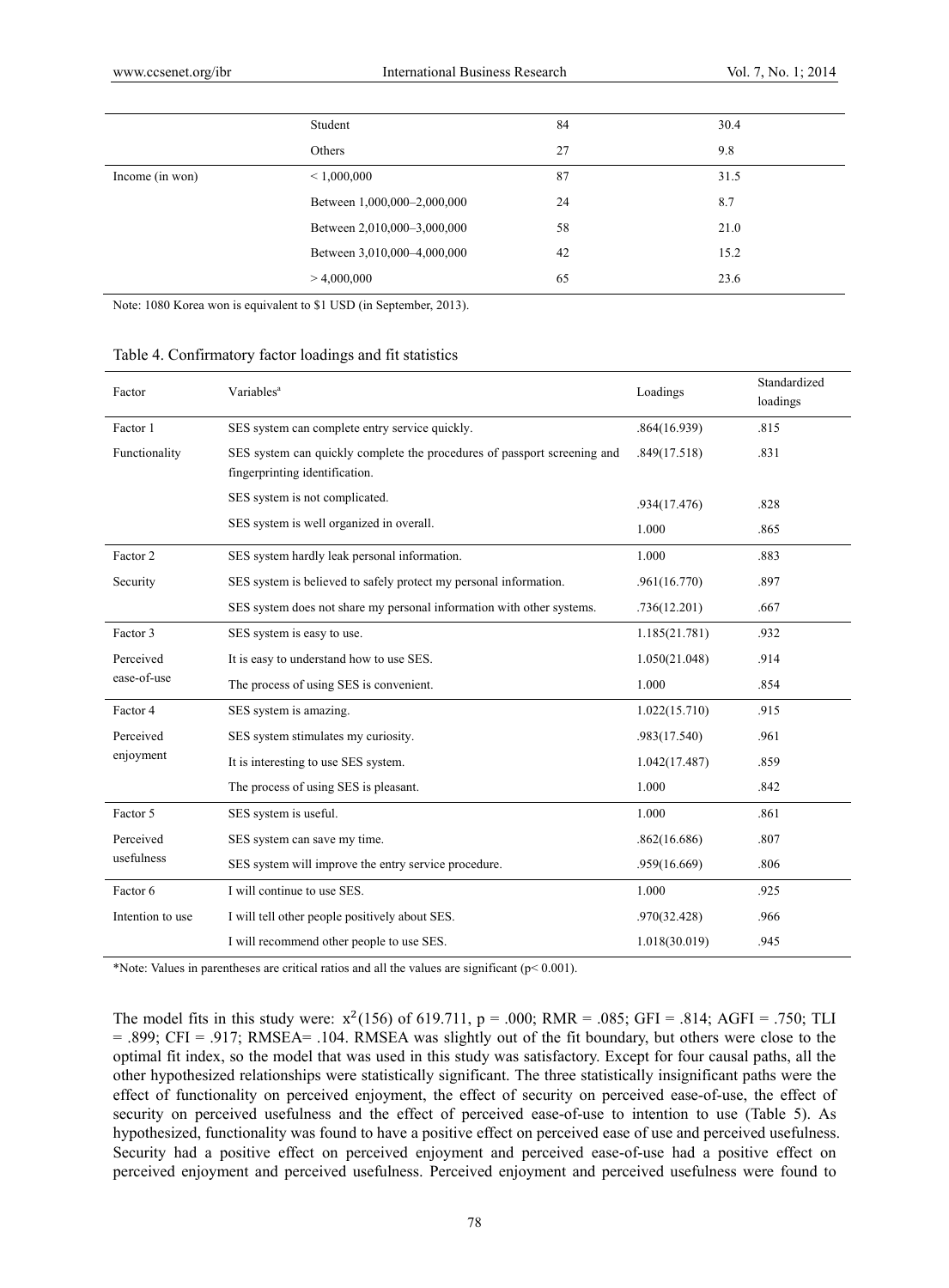have a positive effect on intention to use.

|  |  |  | Table 5. Test results |
|--|--|--|-----------------------|
|--|--|--|-----------------------|

| Hypothesis     | Path                                                     | Estimates | Standard error | t-value            | Test results  |
|----------------|----------------------------------------------------------|-----------|----------------|--------------------|---------------|
| $H_1$          | Functionality $\rightarrow$ Perceived enjoyment          | .222      | .151           | 1.468              | Not Supported |
| H <sub>2</sub> | Functionality $\rightarrow$ Perceived ease-of-use        | .839      | .059           | $14.261***$        | Supported     |
| $H_3$          | Functionality $\rightarrow$ Perceived usefulness         | .532      | .126           | $4.233***$         | Supported     |
| $H_4$          | Security $\rightarrow$ Perceived enjoyment               | .089      | .048           | 1.872 <sup>*</sup> | Supported     |
| $H_5$          | Security $\rightarrow$ Perceived ease-of-use             | $-.036$   | .035           | $-1.019$           | Not Supported |
| $H_6$          | Security $\rightarrow$ Perceived usefulness              | .016      | .038           | .434               | Not Supported |
| H <sub>7</sub> | Perceived ease-of-use $\rightarrow$ Perceived enjoyment  | .495      | .155           | 3.198***           | Supported     |
| $H_8$          | Perceived ease-of-use $\rightarrow$ Perceived usefulness | .365      | .126           | 2.892***           | Supported     |
| H <sub>9</sub> | Perceived enjoyment $\rightarrow$ Intention to use       | .246      | .057           | $4.334***$         | Supported     |
| $H_{10}$       | Perceived ease-of-use $\rightarrow$ Intention to use     | $-.053$   | .118           | $-451$             | Not Supported |
| $H_{11}$       | Perceived usefulness $\rightarrow$ Intention to use      | .939      | .115           | 8.182***           | Supported     |

 $*p < .10$  /  $**p < .01$ .

### **5. Conclusions**

This paper has examined the effects of functionality, security, perceived ease-of-use, perceived enjoyment, and perceived ease of use on airport users' intentions of SES. As a result of analyzing the study model, following implications were confirmed. First, among the SST features, functionality was confirmed the most influential on perceived ease-of-use. This means when the connection speed is higher and the overall structure is better, users think the system is more convenient and useful. Accordingly, effort should be made to improve the functional aspects of the SES system. Second, security was confirmed to influence on perceived enjoyment. This was due to the consumers' lack of confidence on the personal information protection in SES. It is necessary to inform passengers about their personal information protection, and to convince them to feel interesting while they are using SES. Third, perceived ease-of-use was confirmed to positively influence on both perceived enjoyment and perceived usefulness. The reason why perceived ease-of-use did not influence on the intention of use was due to this diverse world which is in the mix of analog and digital. Despite of the inconvenience of not using SES, some passengers may still want entry permit stamps on their passports. Nevertheless, airports may need to develop technologies that can satisfy both functionality and security to facilitate the use of the SES system. By doing so, the services that are added with not only perceived ease-of-use and perceived usefulness but also perceived enjoyment can be provided to passengers.

#### **Acknowledgements**

The co-operation of IIA for the survey of this study is highly appreciated. The authors also extend our thanks to the airport users who answer the questionnaires of this study.

#### **References**

- Anselmsson, J. (2001). *Customer-perceived service quality and technology-based self-service*. Lund: Lund Business Press.
- Bateson, J. E. G. (1985). In The service encounter: Managing employee/customer interaction in service businesses. In J. A. Czepiel, M. R. Solomon & C. F. Surprenant (Eds.), *Perceived control and the service encounter* (pp. 67–82). Lexington: D.C. and Heath.
- Buellingen, F., & Woerter, M. (2004). Development perspectives, firm strategies and applications inmobile commerce. *Journal of Business Research*, *57*(12), 1402–1408. http://dx.doi.org/10.1016/S0148-2963(02)00429-0
- Bruner, G. C., & Kumar, A. (2005). Explaining consumer Acceptance of Handheld internet devices. *Journal of Business Research, 58*(5), 553–558. http://dx.doi.org/10.1016/j.jbusres.2003.08.002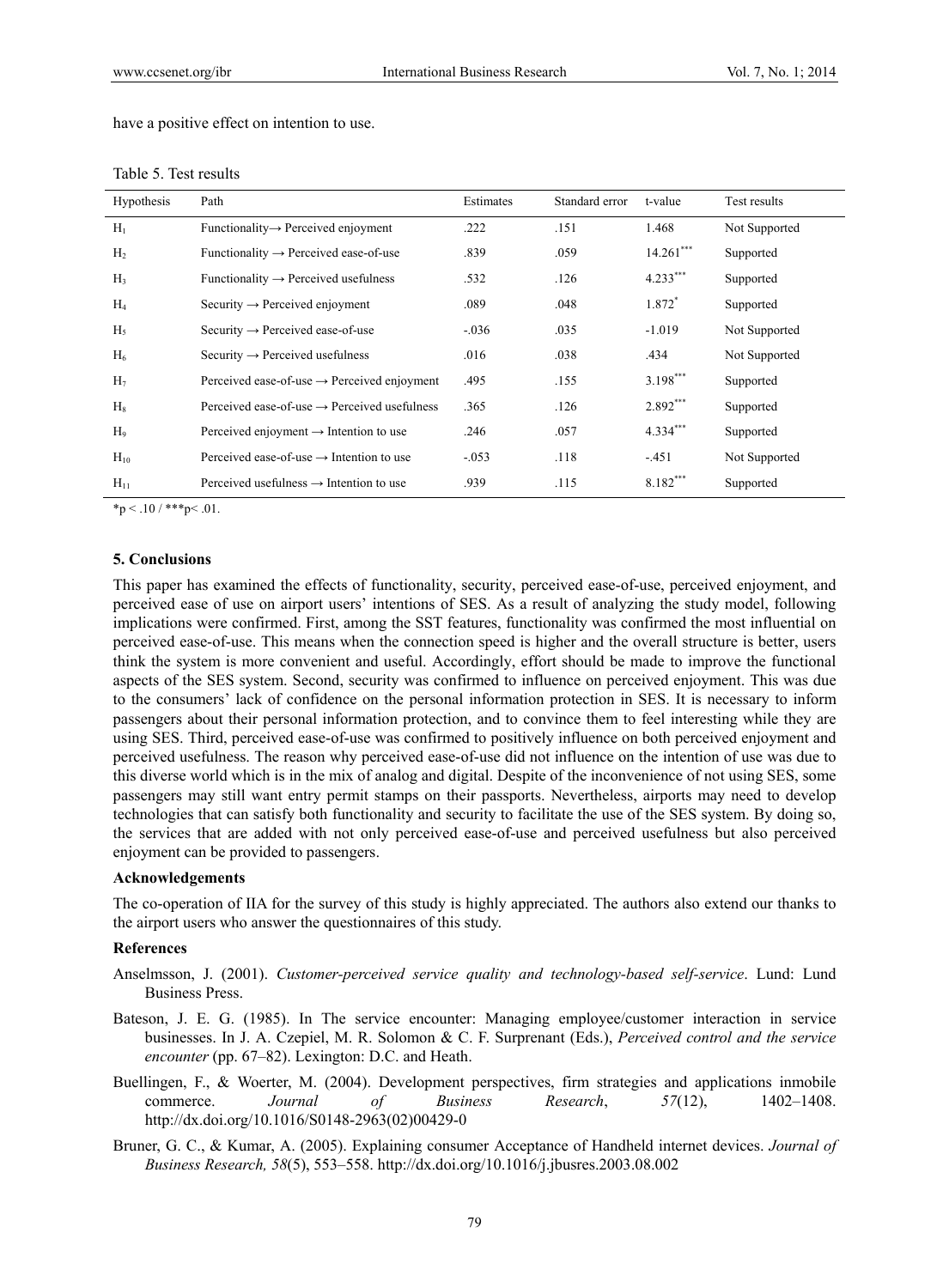- Chae, M., & Kim, J. (2003). What's so different about the Mobile Internet? *Communications of the ACM, 46*(12), 240–247. http://dx.doi.org/10.1145/953460.953506
- Choi, B. D., & Lee, J. K. (2011). The influence of customer readiness in advance on service quality and customer value in self-service technology: The case of online shopping. *Korea Business Review*, *40*(5), 1347–1373.
- Collier, J. E., & Carol, C. C. (2006). Measuring Service Quality in E-Retailing. *Journal of Service Research, 8*(3), 260–275. http://dx.doi.org/10.1177/1094670505278867
- Davis, F. D., Bagozzi, R. P., & Warshaw, P. R. (1989). User Acceptance of Computer Technology: a Comparison of Two Theoretical Models. *Management Science, 35*(8), 982–1003. http://dx.doi.org/10.1287/mnsc.35.8.982
- Davis, F. D., Bagozzi, R. P., & Warshaw, P. R. (1992). Extrinsic and intrinsic motivation to use computers in the workplace. *Journal of Applied Social Psychology, 22,* 1111–1132. http://dx.doi.org/10.1111/j.1559-1816.1992.tb00945.x
- Gunasekaran, A., & Ngai, E. (2003). Special issue on mobile commerce: strategies, technologies and applications. *Decision Support Systems, 35*(1), 187–188.
- Ha, S., & Stoel, L. (2009). Consumer e-shopping acceptance: Antecedents in a technology acceptance model. *Journal of Business Research, 62*, 565–571. http://dx.doi.org/10.1016/j.jbusres.2008.06.016
- Igbaria, M., Parasuraman, S., & Baroudi, J. J. (1996). A Motivational Model of Microcomputer Usage. *Journal of Management Information Systems, 13*(1), 127–143.
- Heiden, H. V. D. (2000). *The inclusion of e-commerce metrics in strategic planning: results from an exploratory empirical study.* Proceedings of the Americas Conference on Information Systems, Long Beach, CA.
- Horne, D. R., & Horne, D. A. (1997). Privacy: a paranoid's view. *Advances in Consumer Research, 24*, 351–354.
- Jang, H. Y., & Noh, M. J. (2011). Customer acceptance of IPTV service quality. *International Journal of Information Management*, *31*, 582–592. http://dx.doi.org/10.1016/j.ijinfomgt.2011.03.003
- Koufaris, M. (2002). Applying the technology acceptance model and flow theory to online customer behavior. *Information Systems Research, 13*(2), 205–223. http://dx.doi.org/10.1287/isre.13.2.205.83
- Lin, J. C., & Hsieh, P. (2011). Assessing the Self-service Technology Encounters: Development and Validation of SSTQUAL Scale. *Journal of Retailing, 87*(2), 194–206. http://dx.doi.org/10.1016/j.jretai.2011.02.006
- Meuter, M. L., Ostrom, A. L., Roundtree, R., & Bitner, M. J. (2000). Self-service technologies: understanding customer satisfaction with technology-based service encounter. *Journal of Marketing, 64*(3), 50–64.
- Miline, G. R. (2000). Privacy and Ethical Issues in Database/Interactive Marketing and Public Policy: A Research Framework and Overview of the Special Issue. *Journal of Public Policy & Marketing, 19*(1), 1–6. http://dx.doi.org/10.1509/jppm.19.1.1.16934
- Mills, P. K., Chase, R. B., & Margulies, N. (1983). Motivating the Client/Employee System as a Service Production Strategy. *Academy of Management Review*, *8*(2), 301–310.
- Moon, J., & Kim, Y. (2001). Extending the TAM for a world-wide-web context. *Information and Management, 38*(4), 217–230. http://dx.doi.org/10.1016/S0378-7206(00)00061-6
- Oh, H., Jeong, M., & Baloglu, S. (2011). Tourists' adoption of self-service technologies at resort hotels. *Journal of Business Research, 66*, 692–699. http://dx.doi.org/10.1016/j.jbusres.2011.09.005
- Phelps, J. E., D'Souza, G., & Nowak, G. J. (2001). Antecedents and consequences of consumer privacy concerns: an empirical investigation. *Journal of Interactive Marketing, 15*(4), 2–17. http://dx.doi.org/10.1002/dir.1019
- Sheehan, K. B., & Hoy, M. G. (2000). Dimensions of privacy concern among online consumers. *Journal of Public Policy & Marketing*, *19*(1), 62–73. http://dx.doi.org/10.1509/jppm.19.1.62.16949
- Venkatesh, V. A. (1999). Creation of favorable user perceptions exploring the role of intrinsic motivation. *MIS Quarterly, 23*(2), 239–260. http://dx.doi.org/10.2307/249753
- Venkatesh, V. A. (2000). Determinants of perceived ease of use: Integration control, intrinsic motivation, and emotion into the technology acceptance model. *Information Systems Research, 25*(1), 71–102.
- Wang, J., & Namen, J. (2004). *Customer Adoption of Technology-Based Self-Service: A case study on airport self check-in service.* Master of Science thesis, Lulea University of Technology.